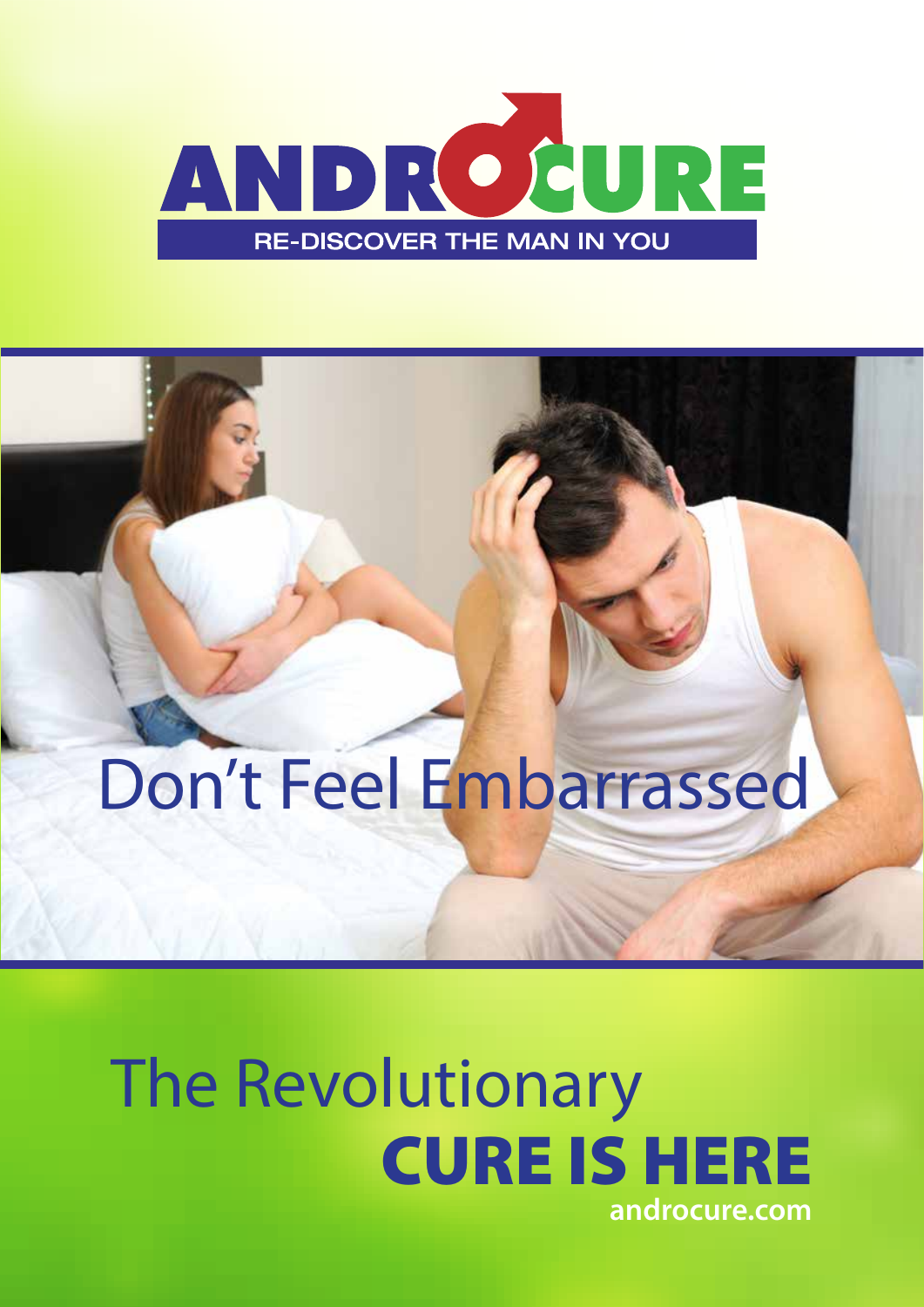#### WHAT IS ERECTILE DYSFUNCTION (ED) OR IMPOTENCE?



Erectile dysfunction (ED) occurs when a man has consistent and repeated problems sustaining an erection. Without treatment, ED can make sexual intercourse difficult.

It is a condition with profound psychological consequencies and may interefere with a man's overall well-being, self-esteem and inter-personal relationships. ED is a common problem affecting all age groups but becomes more common with increasing age. ED usually has something physical behind it, particularly in older men. Generally there is impairment of blood-flow or poor nerve conduction. But this does not mean **growing older is the end of your sex life. ED can be treated at any stage.**

ED can be caused by chronic diseases (Diabetes, Cardiovascular Disease, Kidney Disease, etc.), Lifestyle Choices (Smoking, Excessive Drinking, Drug Abuse, etc.) or Psychological Factors (Stress, Depression, Poor Self Esteem, Performance Anxiety).

It can have significant impact on the quality of life of sufferers, partners and families. Talking openly to your partner about ED will help her understand the diagnosis and treatment options. This will reassure her that you haven't lost interest.



**About 70% of men experience some degree of ED by age 70** 

**The percentage of complete ED increases from 5% to 15% as age increases from 40 to 70 years**

**Nearly one out of every two men with diabetes experience ED**

\*Massachusetts Male Aging Study

| <b>ERECTILE DYSFUNCTION SELF ASSESSMENT QUESTIONNAIRE</b><br>This self-assessment questionnaire can help you determine if you suffer from erectile dysfunction |
|----------------------------------------------------------------------------------------------------------------------------------------------------------------|
| Please score yourself by encircling the response that best describes you in the following five questions                                                       |
| HOW DO YOU RATE YOUR CONFIDENCE THAT YOU COULD GET AND KEEP AN ERECTION?                                                                                       |
| Moderate<br>Very Low<br>$\Box$<br>Low<br>$\Box$<br>$\Box$ High<br>$\Box$ Very High<br>$\Box$<br>$\overline{4}$<br>3<br>5                                       |
| WHEN YOU HAD ERECTIONS WITH SEXUAL STIMULATION, HOW OFTEN WERE YOUR ERECTIONS HARD ENOUGH FOR PENETRATION ?                                                    |
| Almost never/never □ A few times □ Sometimes □ Most times □ Almost always/always<br>□<br>5<br>2<br>$\overline{4}$<br>3                                         |
| DURING SEXUAL INTERCOURSE, HOW OFTEN WERE YOU ABLE TO MAINTAIN YOUR ERECTION AFTER YOU HAD PENETRATED<br><b>YOUR PARTNER?</b>                                  |
| Almost never/never $\Box$ A few times $\Box$ Sometimes $\Box$ Most times $\Box$ Almost always/always<br>5<br>$\mathcal{P}$<br>ζ<br>4                           |
| DURING SEXUAL INTERCOURSE, HOW DIFFICULT WAS IT TO MAINTAIN YOUR ERECTION TO COMPLETION OF INTERCOURSE?                                                        |
| Extremely difficult $\Box$ Very difficult $\Box$ Difficult $\Box$ Slightly difficult $\Box$ Not difficult<br>3<br>5<br>2                                       |
| WHEN YOU ATTEMPTED SEXUAL INTERCOURSE, HOW OFTEN WAS IT SATISFACTORY FOR YOU?                                                                                  |
| Almost never/never $\Box$ A few times<br>$\Box$ Sometimes $\Box$ Most times $\Box$ Almost always/always<br>◻<br>5<br>$\overline{2}$<br>3<br>4                  |
| Total Score: 2002 1-7: Severe ED 8-11: Moderate ED 12-16: Mild-Moderate ED 17-21: Mild ED<br>$22 - 25 : NoED$                                                  |

#### **Contact your doctor with your score or for more information visit www.androcure.com**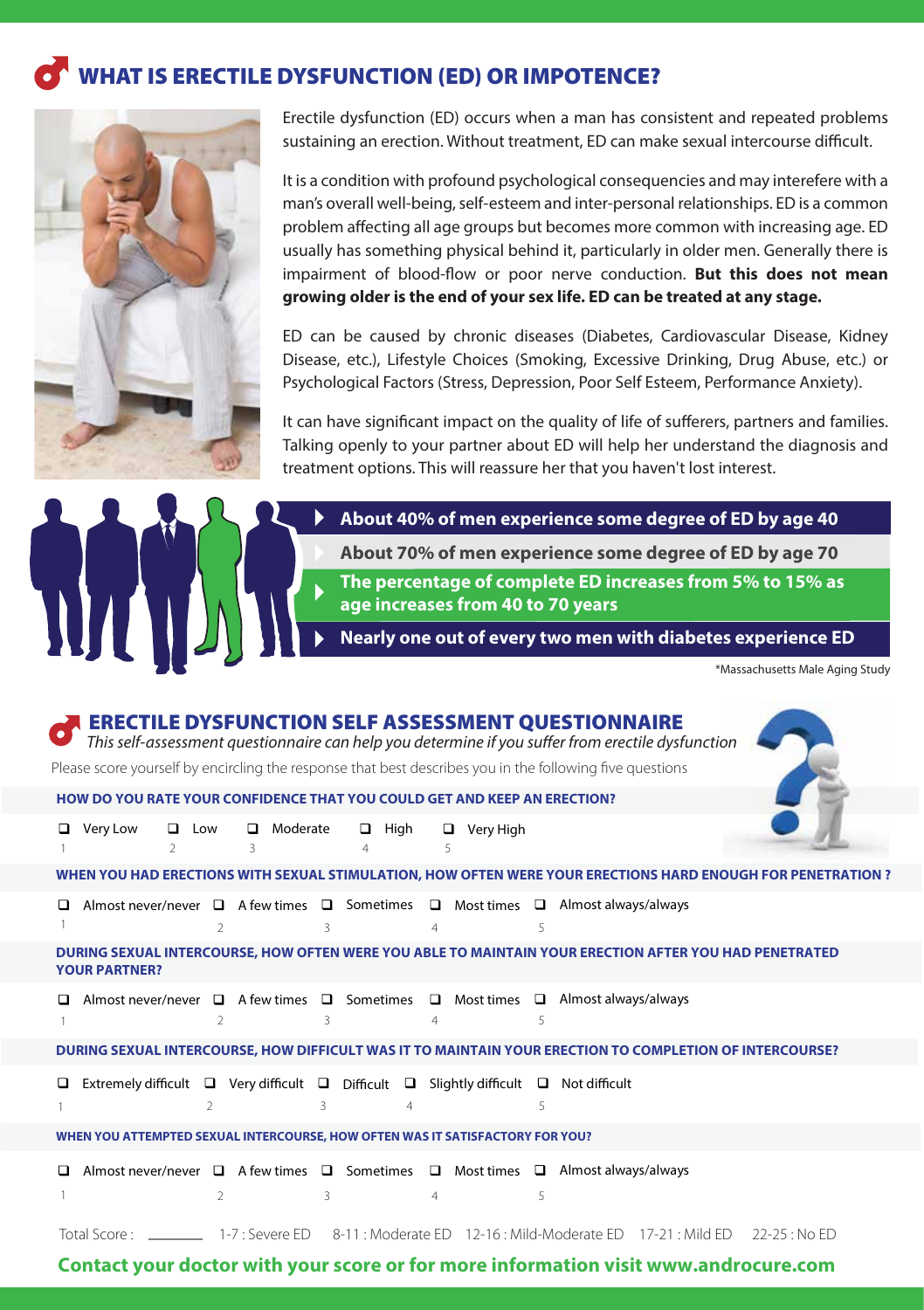#### THE TREATMENT - LINEAR SHOCKWAVE THERAPY (LSWT)

LSWT is a scientifically proven solution for ED which improves blood flow in the penis and cures erectile dysfunction, thus enabling the patient to achieve and maintain dependable erection. Its main advantage is the ability to permanently improve and potentially cure erectile dysfunction / impotence.

#### WHATS WRONG WITH THE EXISTING ONES?

Existing options such as pills, injections and vacuum devices help in overriding immediate erection issues temporarily but don't actually address the underlying problem. All work by improving blood flow to the penis during arousal.

Primary cause of ED is narrowing of the arteries that take blood to the penis. This new treatment (LSWT) restores the blood-flow mechanism so that natural and spontaneous erections are achievable in men who suffer from vascular problems. Unlike current short-term treatments used for erectile dysfunction, this revolutionary new approach works in the longer term.



#### **Linear Shockwave Therapy is a cure for ED and not temporary relief**















LSWT does not involve use of any medication and has no side-effect or stress to other organs or healthy tissue. It is a non-invasive painless procedure and requires no sedation or anaesthesia. The treatment is well-researched and is painless with a noticeable improvement in erections after a few sessions with promising results.



**It is one of the things that sound too good to be true, but research indicates that this treatment possesses unprecedented qualities that can restore erectile tissue.** 

#### HOW DOES LSWT WORK?

It is specifically designed for the treatment of erectile dysfunction and involves low-density shockwaves (similar to ultrasound waves). The shockwaves created are focused onto the treatment area stimulating the treated tissues to grow new blood vessels.

During this procedure, shock-wave treatment is administered in an outpatient setting – in short spurts – often lasting about 20 minutes at a time. The treatment isn't painful, so no sedation is required and men can return to their normal activities immediately following the procedure.